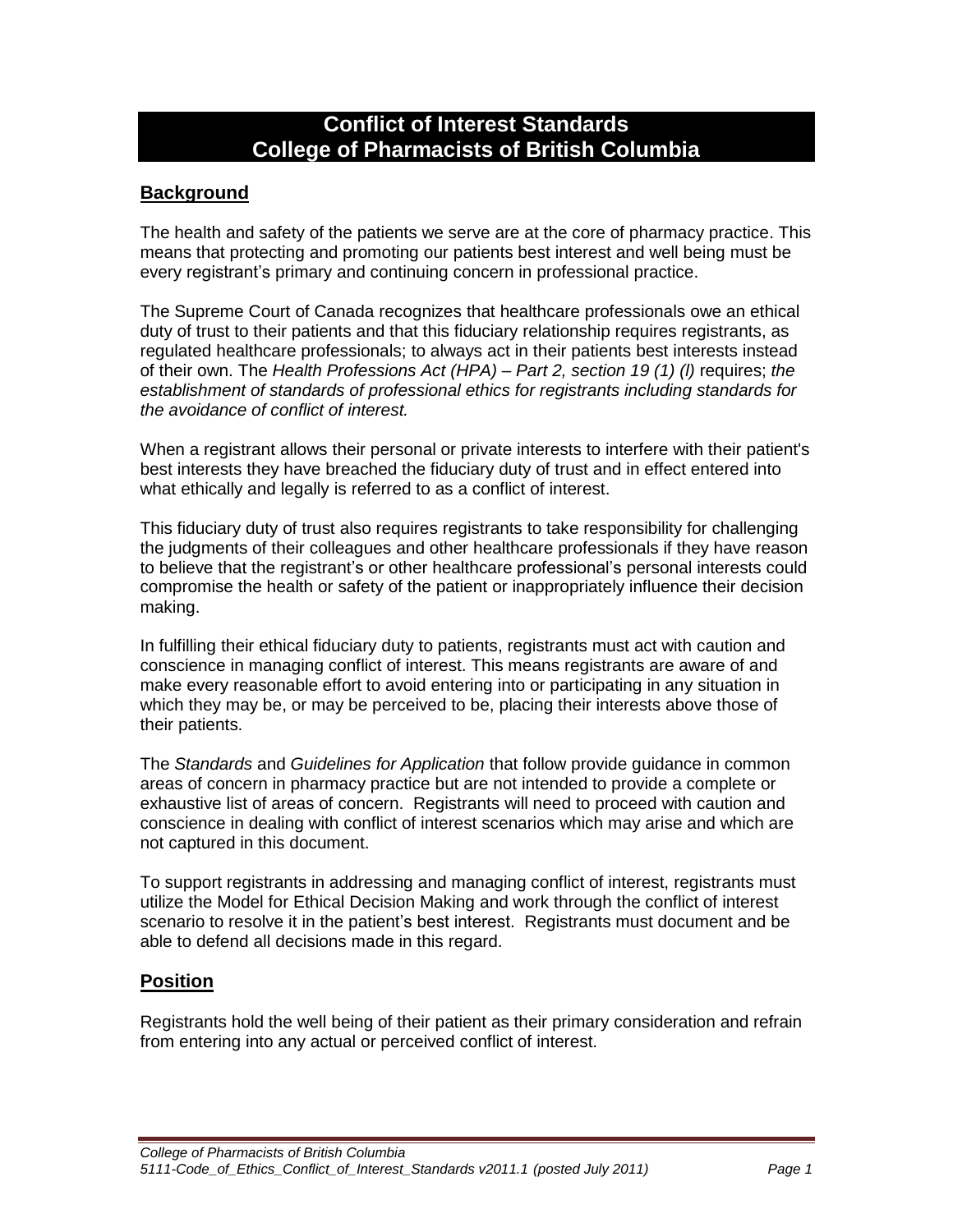## **Standard 1: Registrants Protect and Promote the Best Interests of their Patients in Achieving Their Chosen Health Outcome**

#### *Guidelines for Application:*

- a) Registrants must act in their patient's best interests when providing or referring pharmacy services. This includes but is not limited to:
	- i) Registrants must not in any way influence patients to purchase drugs or equipment that is contrary to the patient's best interests.
	- ii) Pharmacists must only adapt a prescription to optimize the patient's therapeutic outcome of treatment. In no instance should a pharmacist adapt a prescription in order to benefit financially or in kind.
	- iii) Registrants must always provide/promote the drug or drug substitution that will best serve the patients needs. They must not provide/promote a particular drug or drug substitution simply in order to take advantage of a manufacturer's discount or other incentives.
	- iv) Registrants must not dispense a smaller quantity than that required to serve the patient's best interests simply to accrue additional dispensing fees.
- b) Registrants must not offer loyalty or incentive programs that are contrary to the patient's best interests.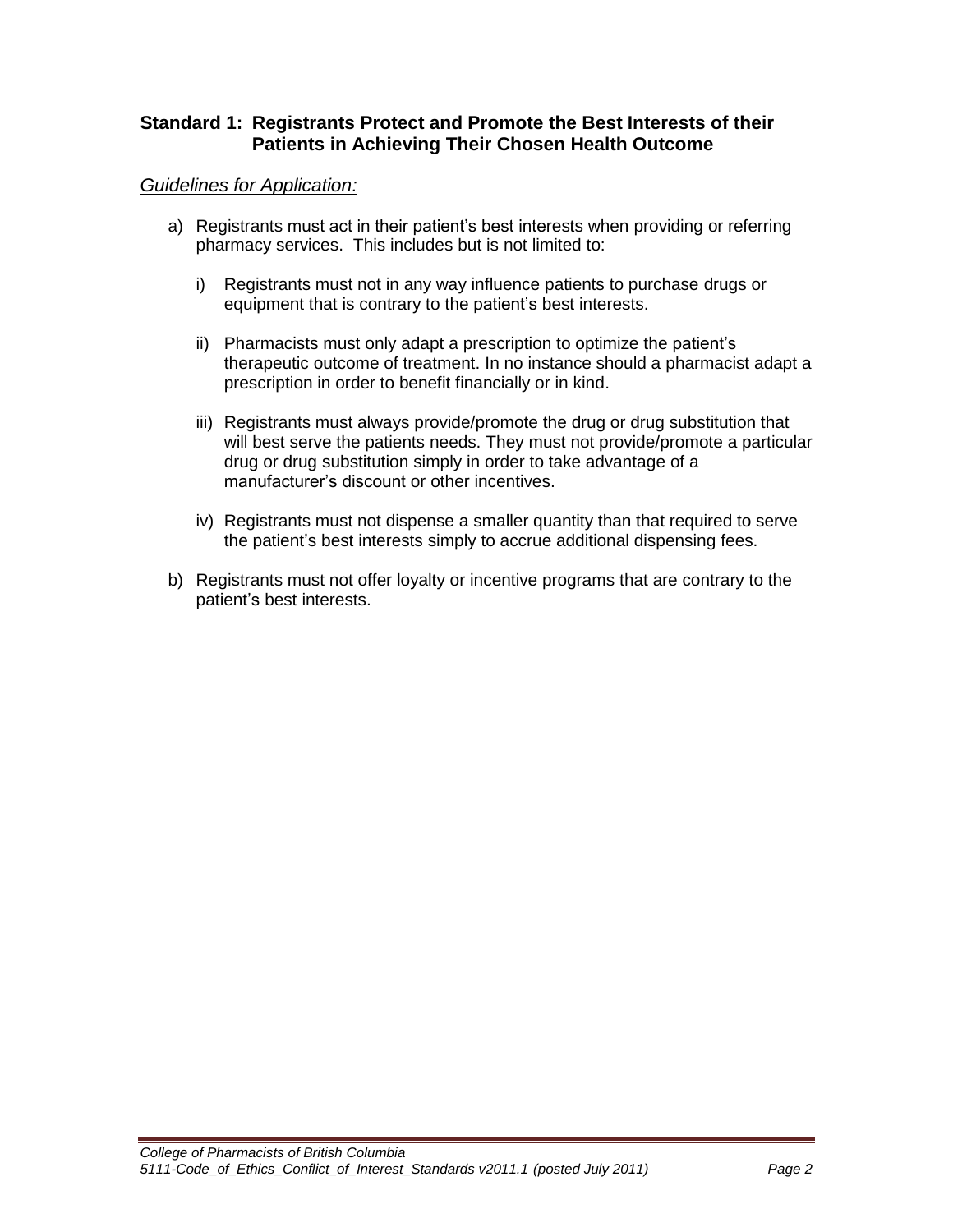## **Standard 2: Registrants Enter into Relationships that are Ethical and Appropriate**

## *Guidelines for Application:*

- a) Registrants must not enter into relationships that adversely affect the quality of patient care.
- b) Registrants must not ask for or accept any incentive, or gift which may affect or be seen to affect their commitment to their patient's best interests.
- c) Registrants must not accept cash payments or other incentives (excluding generally accepted ethical business practices) over and above remuneration for services provided to patients.
- d) Registrants must not provide to or receive cash payments or other incentives from other registrants, other healthcare professionals or any other person or organization solely for the referral of patients.
- e) Registrants must not dispense prescriptions for themselves or to their family members except;
	- i. in an emergency situation, or
	- ii. when another registrant is not readily available.
- f) Registrants who have a financial interest in an organization, such as a pharmacy, pharmaceutical company, recovery home or clinic must not allow these interests to adversely affect the quality of patient care.